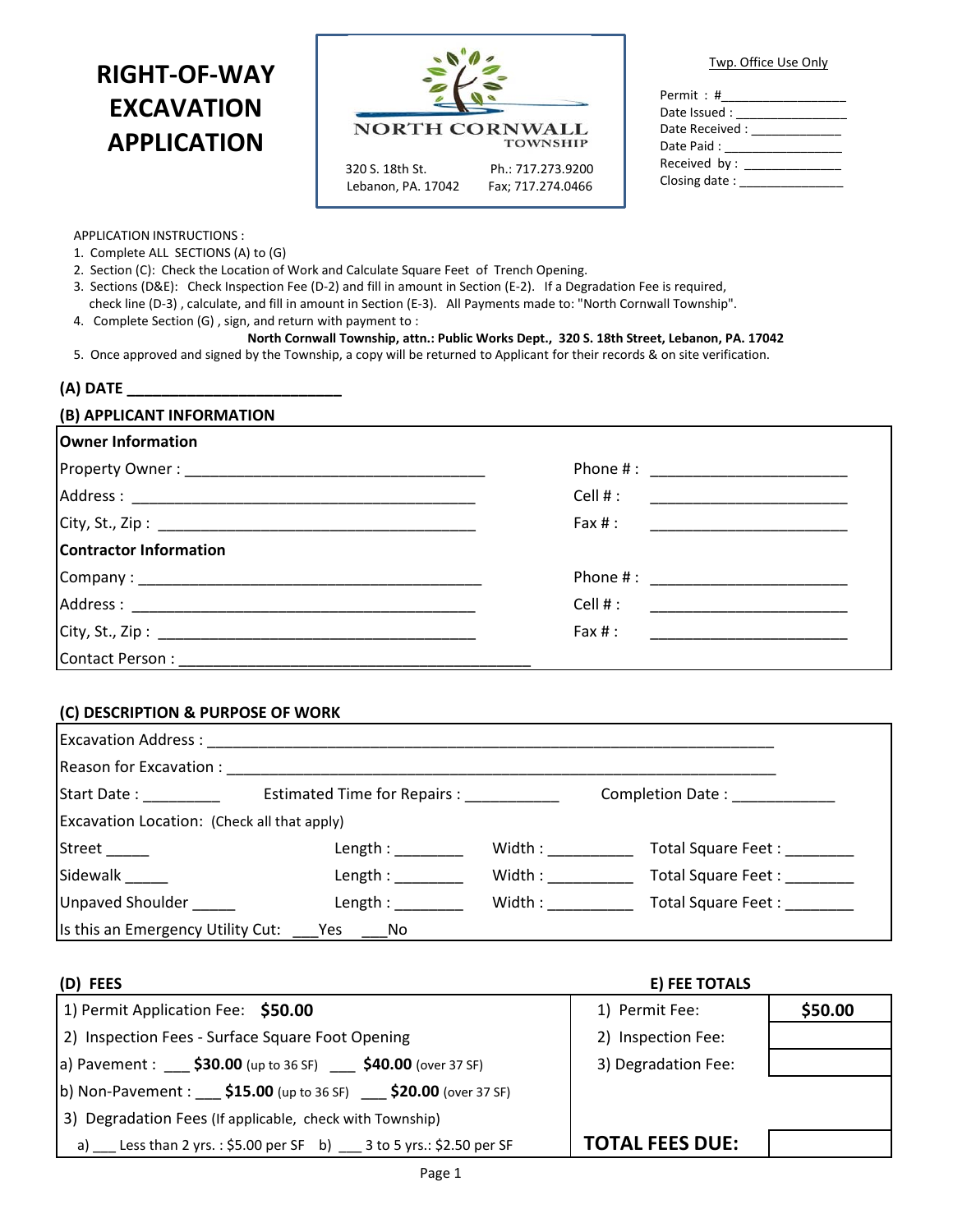### **RIGHT-of-WAY EXCAVATION PERMIT**

### **(F) LOCATION OF EXCAVATION**

Complete street names, address, & mark location below:

| a) | b)<br><b>Nearest Cross Streets</b>                  |  |
|----|-----------------------------------------------------|--|
|    |                                                     |  |
|    |                                                     |  |
|    |                                                     |  |
|    | <b>Excavation Street Name &amp; Nearest Address</b> |  |
|    |                                                     |  |

Applicant must comply with all requirements outlined in Ordinance #260. With the exception of an Emergency Utility Excavation, all Administrative , Permit Fees , Inspection Fees, and Degradation Fees must be paid before issuance of this permit. Inspection Fee amount is based on the estimated square feet of excavated area - If excavation exceeds the estimated amount, the fee will be adjusted to the actual area cut and a new revised Permit and Fees will be issued.

- 1. For Inspection purposes, Applicant must notify the North Cornwall Township Public Works Department when excavation & restoration work is scheduled, and must follow Appendix (A) requirements. (See below steps)
- 2. On all pavement surfaces, trench backfill must be all stone, stone size required around utility must be a minimum 12" above utility line, with 2A modified stone placed above in compacted 8" lifts, and up to the bottom of HMA base course.
- 3. A minimum of 5" of Superpave 25mm compacted HMA Base Course and 2" of Superpave 9.5mm compacted HMA Wearing Course shall be placed as replacement of roadway surface.
- 4. All pavement joints and utility boxes must be sealed with a rubber based asphalt sealant material.
- 5. During Winter months, when HMA is unavailable, Applicant must notify NCT Director to determine approved method on temporary surface restoration, until HMA permanent repairs can be made.
- 6. NCT Director may grant modifications to restoration requirements, only with written approval.
- 7. As outlined in Section 27 of Ordinance #260, Applicant is responsible for a period of 24 months from street restoration completion, to maintain, repair, and/or reconstruct to Township acceptable standards.

*Indemnify and Hold Harmless Agreement: The undersigned Applicant and/or Contractor agrees to indemnify and hold harmless North Cornwall Township, and its agents and employees from and against any claims, damages, losses, and expenses including reasonable attorneys' fees in case it shall be necessary to file an action arising out of performance of the work described herein, that is (a) bodily injury, illness, or death, or property damage including loss of use, and (b) caused in whole or in part by applicant and/or contractor's negligent act or omission, or that of a contractor or subcontractor, or that of anyone employed by them or for whose acts contractor or subcontractor may be liable.*

### **G) SIGNATURES**

|                                                                                                                 | (print)                 |  |  |  |
|-----------------------------------------------------------------------------------------------------------------|-------------------------|--|--|--|
| Agrees to comply with all Articles of North Cornwall Township's Right-of-Way Excavation Permit, Ordinance #260. |                         |  |  |  |
|                                                                                                                 | Date: _________________ |  |  |  |
|                                                                                                                 |                         |  |  |  |
|                                                                                                                 |                         |  |  |  |
| Township approved by: Township approved by:                                                                     | Date:                   |  |  |  |